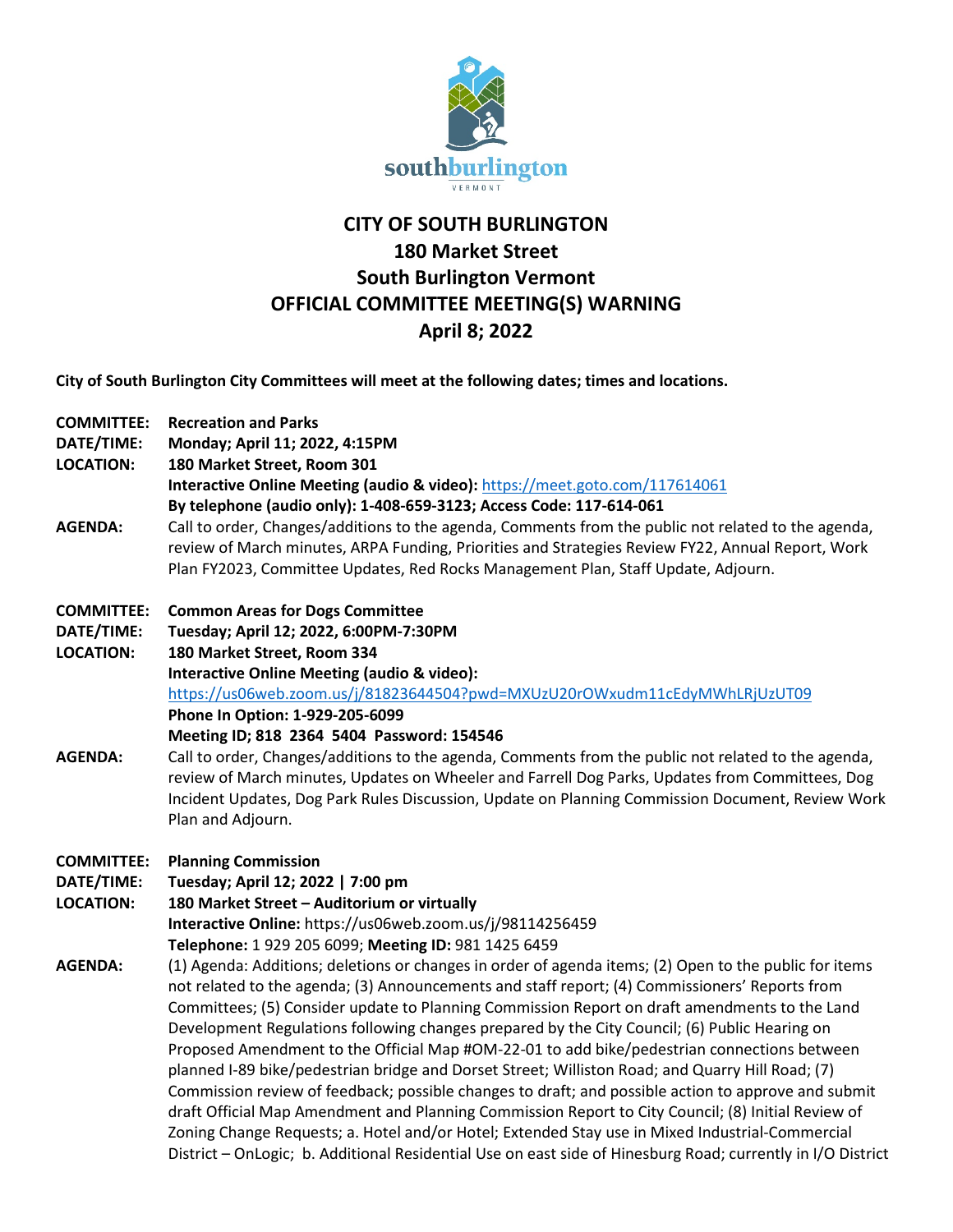– Wright; (9) Review of a preliminary working draft of the Transferable Development Rights section for the LDRs; (10) Introduction to FY23 Work Plan process; (11) Meeting Minutes: March 8; 2022; March 22; 2022; (12) Other Business; (13) Adjourn

| <b>COMMITTEE:</b><br>DATE/TIME:<br><b>LOCATION:</b> | Bicycle & Pedestrian Committee - Special Public Meeting: Potash Brook Crossing Feasibility Study<br>Wednesday; April 13; 2022; 5:30 PM - 6:30 PM<br><b>Virtual Meeting ONLY</b>                                                                                                                                                                                                       |
|-----------------------------------------------------|---------------------------------------------------------------------------------------------------------------------------------------------------------------------------------------------------------------------------------------------------------------------------------------------------------------------------------------------------------------------------------------|
|                                                     | Interactive Online Meeting (audio & video): https://meet.goto.com/892389989                                                                                                                                                                                                                                                                                                           |
|                                                     | By telephone (audio only): 1-872-240-3212; Access Code: 892-389-989                                                                                                                                                                                                                                                                                                                   |
| <b>AGENDA:</b>                                      | Special Public Meeting on Opportunities for Bike/Ped Gap Connection along Kimball Avenue (Review &<br>Discuss draft concepts for bike and pedestrian facilities.)                                                                                                                                                                                                                     |
| <b>COMMITTEE:</b><br>DATE/TIME:<br><b>LOCATION:</b> | Bicycle & Pedestrian Committee - Regular Monthly Meeting<br>Wednesday; April 13; 2022; 5:30 PM                                                                                                                                                                                                                                                                                        |
|                                                     | <b>Virtual Meeting ONLY</b>                                                                                                                                                                                                                                                                                                                                                           |
|                                                     | Interactive Online Meeting (audio & video): https://meet.goto.com/892389989                                                                                                                                                                                                                                                                                                           |
|                                                     | By telephone (audio only): 1-872-240-3212; Access Code: 892-389-989                                                                                                                                                                                                                                                                                                                   |
| <b>AGENDA:</b>                                      | Welcome & Virtual Meeting Instructions; Enter Public Meeting: Potash Brook Crossing Feasibility Study;<br>Changes or Additions to the Agenda; Comments from the public not related to the agenda;<br>Consideration of minutes from March 9; 2022; Updates from the City; Review Safety Work Group<br>Recommendations; Updates: Ongoing Committee Work; Confirm Next Meeting; Adjourn. |
| <b>COMMITTEE:</b>                                   | <b>Affordable Housing Committee</b>                                                                                                                                                                                                                                                                                                                                                   |
|                                                     | Housing Trust Fund Committee will join this meeting at 6:30 PM                                                                                                                                                                                                                                                                                                                        |
| DATE/TIME:                                          | Wednesday; April 13; 2022   6:00 PM                                                                                                                                                                                                                                                                                                                                                   |
| <b>LOCATION:</b>                                    | In Person: Room 310; 180 Market Street (City Hall)                                                                                                                                                                                                                                                                                                                                    |
|                                                     | Attend Virtually: https://meet.goto.com/SouthBurlingtonVT/affordable-housing04-13-2022                                                                                                                                                                                                                                                                                                |
|                                                     | You can also dial in using your phone. +1 (408) 650-3123 Access Code: 625-257-173                                                                                                                                                                                                                                                                                                     |
| <b>AGENDA:</b>                                      | (1) Call to order, agenda review, approval of minutes from the March 28, 2022 AHC meeting,                                                                                                                                                                                                                                                                                            |
|                                                     | announcements, public comment, City Manager Update(2)Discussion and possible action on                                                                                                                                                                                                                                                                                                |
|                                                     | committee's meeting schedule(3)Discussion and possible action on ARPA Recommendation to City                                                                                                                                                                                                                                                                                          |
|                                                     | Council(4) Discuss AHC members attending DRB meetings(5) Adjourn                                                                                                                                                                                                                                                                                                                      |
| <b>COMMITTEE:</b>                                   | <b>Energy Committee</b>                                                                                                                                                                                                                                                                                                                                                               |
| DATE/TIME:                                          | Wednesday; April 13; 2022   6:30 PM                                                                                                                                                                                                                                                                                                                                                   |
| <b>LOCATION:</b>                                    | In Person: Room 201; 180 Market Street (City Hall)                                                                                                                                                                                                                                                                                                                                    |
|                                                     | Attend Virtually:                                                                                                                                                                                                                                                                                                                                                                     |
|                                                     | https://us06web.zoom.us/j/89535445163?pwd=MmhYUjhwMUxOc3E5cVdhQlNnNnUxdz09                                                                                                                                                                                                                                                                                                            |
|                                                     | Join by phone: +1 929 205 6099 Meeting ID: 895 3544 5163 Passcode: 856122                                                                                                                                                                                                                                                                                                             |
| <b>AGENDA:</b>                                      | Convene meeting; select scribe; review agenda; Comments and questions from the public not related to                                                                                                                                                                                                                                                                                  |
|                                                     | the agenda; Review and approve March 9th meeting minutes; FY2023 Work Plan - progress review for                                                                                                                                                                                                                                                                                      |
|                                                     | initiatives; Updates on Ongoing Activities: Website / Facebook; SBHS solar bike shelter; Intern search                                                                                                                                                                                                                                                                                |
|                                                     | process for potential capstone project(s); CAP Task Force; State-level updates - VCC CAP; Comprehensive                                                                                                                                                                                                                                                                               |
|                                                     | Energy Plan; Municipal Fuel Switching Grant Program; POWER-D.city / Dude Solutions software; Energy                                                                                                                                                                                                                                                                                   |
|                                                     | Projects Revolving Fund update & communication to other interested parties; Energy & capital projects<br>update from Lou Bresee; ARPA funding opportunities & recommendations to City Council;                                                                                                                                                                                        |
|                                                     | Announcements about Upcoming Events / Activities; Adjourn meeting.                                                                                                                                                                                                                                                                                                                    |